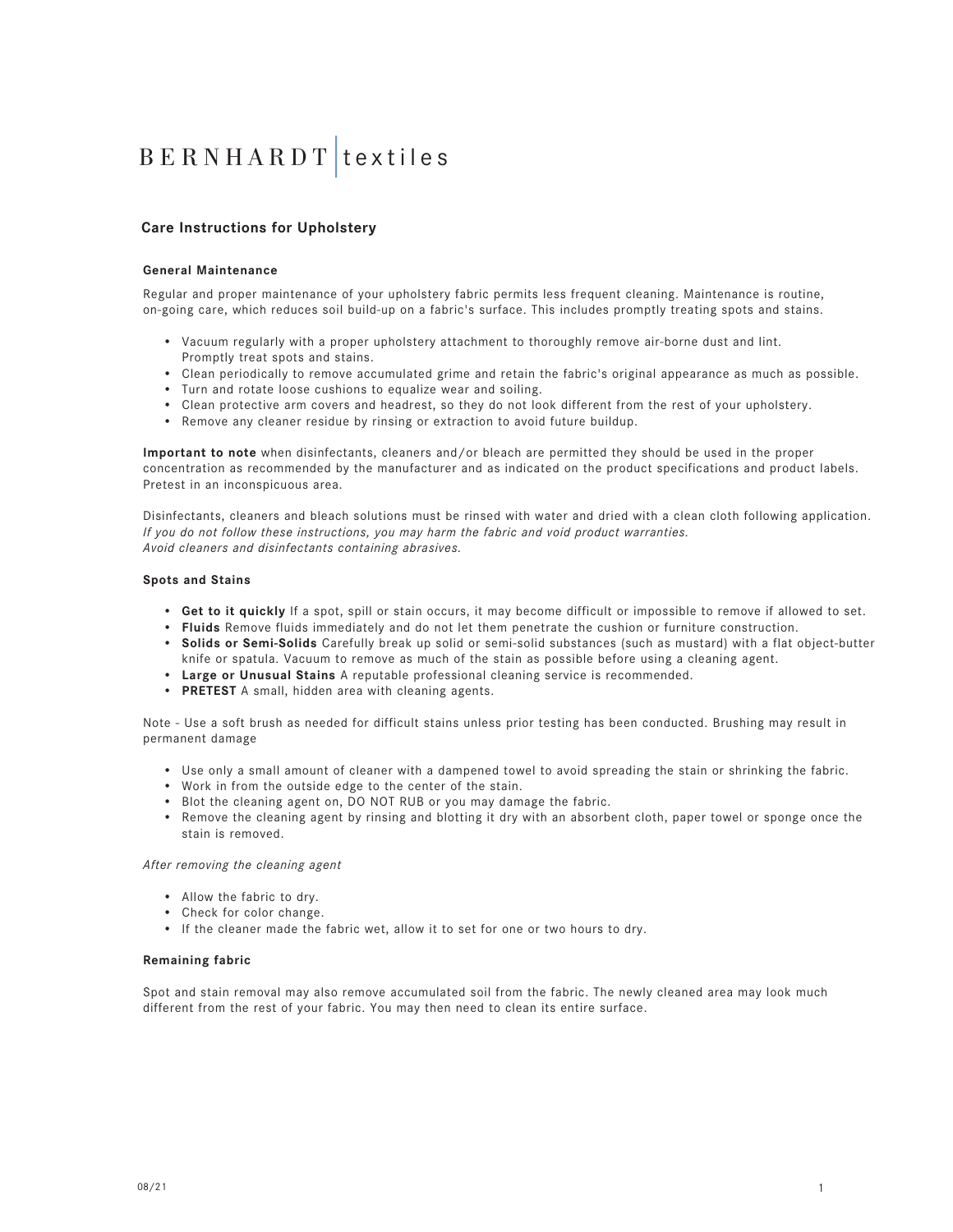### **Fabric Cleaning Codes**

#### **Code S**

#### **Recommended Cleaning Instructions**

To prevent overall soil, frequent vacuuming or light brushing to remove dust and grime is recommended. Spot clean, using a mild water-free solvent or dry cleaning product. Clean only in a well ventilated room and avoid any product containing Carbon Tetra-chloride or other toxic materials. Pretest small area before proceeding. Cleaning by a professional furniture cleaning service only is recommended.

#### **Wool Felts: S Cleaning Code**

Regular maintenance - Vacuum regularly with a proper attachment to throughly remove air-borne dust and lint. When vacuuming, use ceiling to floor motions. Do not brush or rub excessively, which may cause fuzzing.

**Caution:** Never remove cushion covers for separate dry cleaning or washing, even though they do have zippers. Do not use bleach at any time. The use of steam or water-based cleaners may cause excessive shrinking or staining of this particular fabric. Do not use any tumble method of cleaning service as this may destroy the backing of the fabric or shrink or otherwise damage the upholstery.

#### **Code W**

#### **Recommended Cleaning Instructions**

To prevent overall soil, frequent vacuuming or light brushing to remove dust and grime is recommended. Spot clean, using the foam only from a water-based cleaning agent such as a mild detergent or non-solvent upholstery shampoo product. Apply foam with a soft brush in a circular motion. Vacuum when dry. Pretest small area before proceeding. Use a professional furniture cleaning service when an overall soiled condition has been reached.

**Caution:** Never remove cushion covers for separate dry cleaning or washing, even though they do have zippers. Do not use bleach or any tumble method cleaning as this may destroy the backing of the fabric or shrink or otherwise damage the upholstery fabric.

#### **Code WS**

#### **Recommended Cleaning Instructions**

**\*Bleach Cleanable Fabrics:** Bleach cleanable with a water/household bleach solution will vary per pattern. **Refer to the specific textile pattern product page** on **Bernhardttextiles.com for proper water to bleach solution ratio. Please note that the water/household bleach solution must be extracted within 30 seconds after application.**

\*To prevent overall soil, frequent vacuuming or light brushing to remove dust and grime is recommended. Spot clean, with a mild solvent, an upholstery shampoo, or the foam from a mild detergent. When using a solvent or dry cleaning product, follow instructions carefully and clean only in a well ventilated room. Avoid any product which contains Carbon Tetrachloride or other toxic materials. With either method, pretest a small area before proceeding. Use a professional furniture cleaning service when an overall soiled condition has been reached.

**Caution:** Never remove cushion covers for dry cleaning or washing, even though they do have zippers. Do not use bleach or tumble method cleaning service as this may destroy the fabric backing or shrink or otherwise damage the upholstery fabric.

#### **Code WS**

#### **Recommended Cleaning Instructions**

Clean this fabric only by vacuuming or light brushing to prevent accumulation of dust or grime. Water-based foam cleaners or solvent-based cleaning agents of any kind may cause excessive shrinking, staining or distortion of the surface pile and, therefore, should not be used.

**Caution:** Never remove cushion covers for separate dry cleaning or washing, even though they do have zippers. Do not use any tumble method or cleaning service as this may destroy the backing of the fabric or shrink or otherwise damage the upholstery fabric.

#### **Code X**

#### **Recommended Cleaning Instructions**

Clean this fabric only by vacuuming or light brushing to prevent accumulation of dust or grime. A water based foam cleaners or solvent-based cleaning agents of any kind may cause excessive shrinking, staining or distortion of the surface pile and, therefore, should not be used.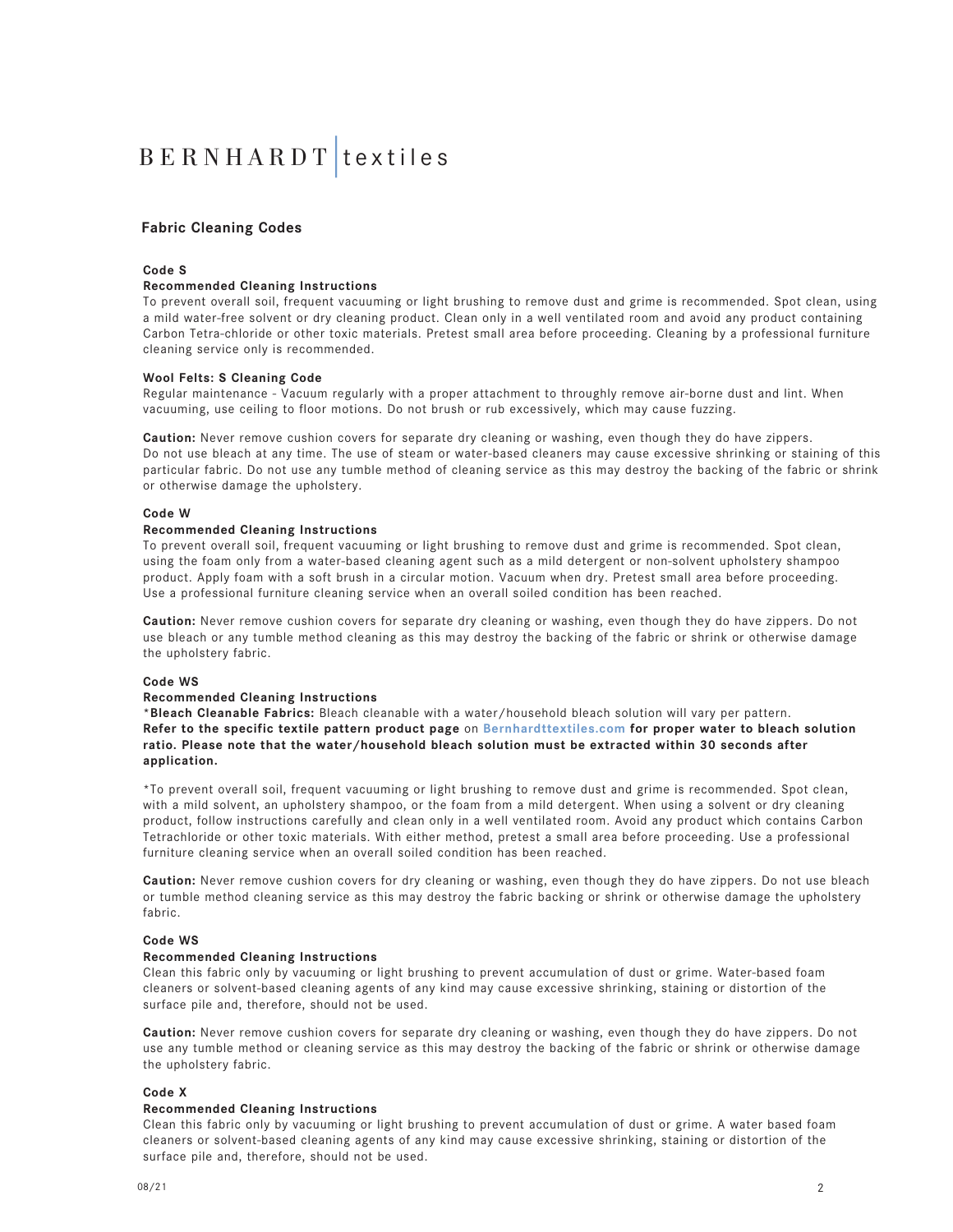### **Crypton® Treated Fabric**

Most liquids simply roll off of Crypton® fabrics, or they can be quickly blotted off the surface with a dry towel or sponge. The spot cleaning method of stain removal can be used for most light to medium stains, such as coffee, red wine, crayon, and ketchup. Be careful to brush lightly since fibers can be broken or matted during the cleaning process.

- 1. Before spot cleaning, blot up liquids on the surface with a clean, soft towel and brush off any loose dirt.
- 2. Prepare a cleaning solution of ¼ tsp mild, enzyme detergent, such as Tide®, Woolite® or Dawn® dishwashing liquid, per 1 cup of lukewarm water.
- 3. Apply the cleaning solution using a misting spray bottle. **Do NOT oversaturate when applying the cleaning solution.**
- 4. Work the solution into the affected area by lightly scrubbing the area with a sponge or soft bristle brush. Make sure to work from the outside of the stain inward so as not to spread the stain and rinse your sponge or brush frequently.
- 5. Allow cleaning solution to soak into the fabric.
- 6. **Rinse thoroughly to remove all soap residues, as residues will attract dirt. Blot excess moisture with a clean, soft towel or sponge.**
- 7. Repeat steps 3-6 as needed.
- 8. Allow fabric to air dry.
- 9. We recommend periodic cleaning of upholstered surfaces with hot water extraction. This method of stain removal can be used for most medium, ground-in stains and general maintenance. The use of solvents is not recommended. For more information, see the How to Extraction Clean Crypton Fabrics website **www.crypton.com/support.**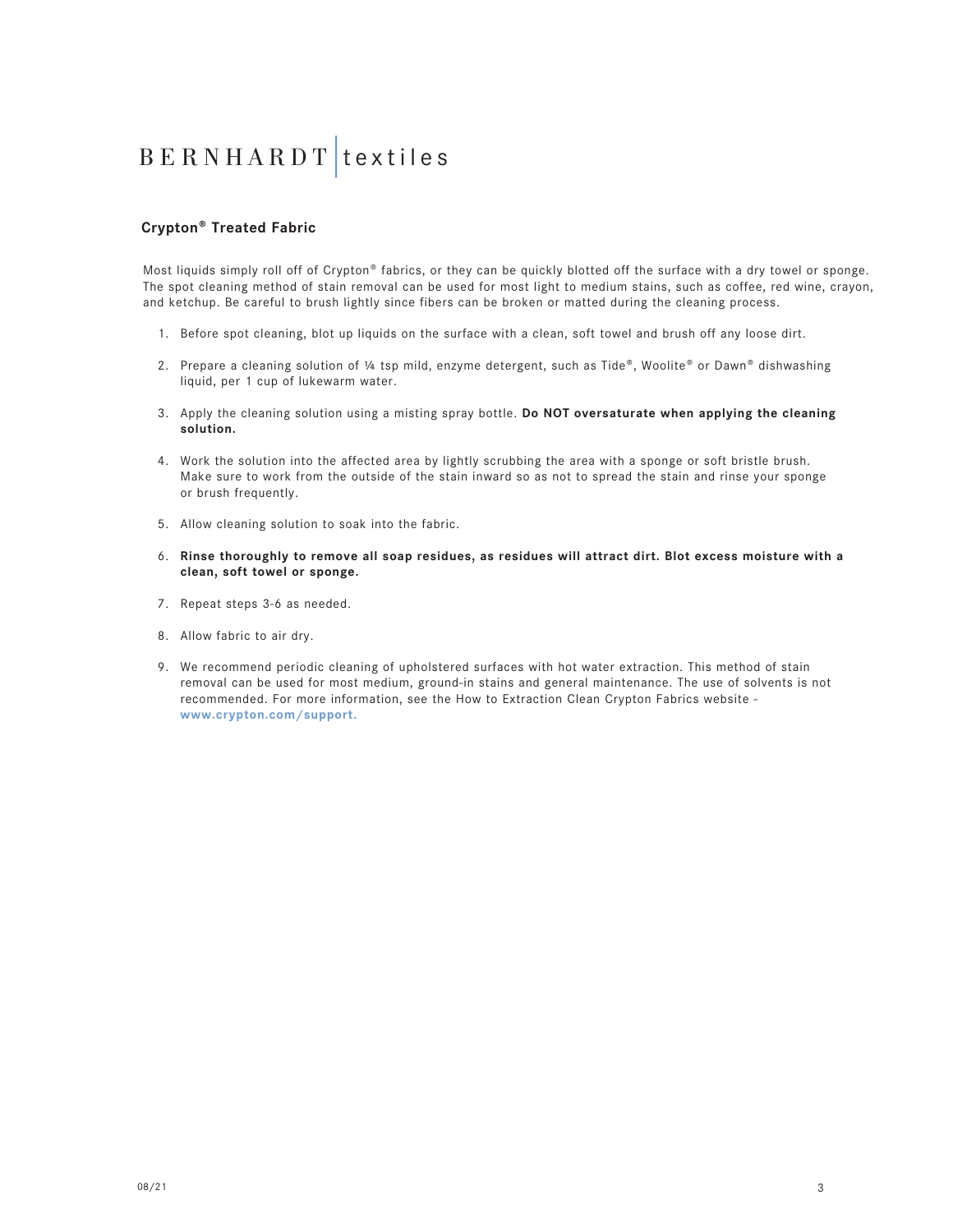### **GreenShield® Treated Fabric**

#### **General Maintenance**

The best time to deal with any spill is immediately after it happens. Most spills on a GreenShield treated fabric will be sitting on top of the fabric for a short period of time after a spill. Immediate gentle blotting of a simple liquid spill such as coffee or wine with a clean dry absorbent cloth or paper towel will often completely remove the spill. If the spill is viscous or contains solids (mustard, tomato sauce, etc.), it is best to carefully remove the bulk of the material and its solids with something like a spoon before blotting the spill.

#### **Do not rub at the spill as that may push it into the fabric or make it bigger.**

If the spill is large, remember to blot toward the center so that it does not spread. If the spill is not completely removed by blotting the application of a fluid cleaner may be necessary. Before selecting a cleaning system be sure to check the manufacturer's instructions for the fabric. Soapy water is usually the safest and most effective cleaning liquid for recent spills on a GreenShield treated fabric.

Lightly wetting the surface of the fabric with water and repeated blotting will pick up the remnants of many spills. Blotting the surface of a spill with a dilute solution of liquid detergent in cool water followed by blotting with a dry absorbent cloth will pick up slightly more stubborn stains.

**Hot water may set the stain and is not recommended.** Rubbing gently with a cloth or a soft brush can be useful but hard brushing may alter the texture of some fabrics and therefore is not recommended.

Removing more difficult stains and stains that have dried will require more effort. First, brush or vacuum off any dried component of the spill. Then, lay a damp cloth flat on the stain and blot with gentle pressure. If part of the stain is removed, repeat until removal is complete. If complete removal is not achieved, the same procedure can be used with a dilute, mild detergent.

The GreenShield protective finishes are generally not removed by treatment with spot stain removers. The GreenShield finishes may be used with either water or solvent based cleaners. However, it is the fabric itself that determines which types of treatments are useful. The makers of GreenShield strongly recommend cleaning solutions with minimal environmental impact.

If these simple methods fail, it will be necessary to select a cleaning solution that is appropriate for the fabric and the composition of the stain. Many different types of spot cleaning solutions are available and can be purchased or formulated at home. A particular cleaner may be vastly superior for a particular stain or a sequence of treatments may be best, but mixing components is not recommended. (Chlorine bleaches should **NOT** be used with either ammonia or vinegar.)

Apply the selected cleaning solution directly to the stain as recommended by its manufacturer. Do not overwet. Allow the damped fabric to sit for a time and then blot with a clean white cloth or paper towel. Repeat as needed. Depending on the cleaner's instructions, a final water rinse may be recommended. Finally, dry the treated area by placing a weighted white towel on top of it.

It is impossible to evaluate all available cleaners but a number have been tested for both spot removal and their impact on the GreenShield treatments. Water-based spot cleaners that have been found to be compatible with fabrics using GreenShield and GreenShield ZERO fabric finish include:

- Woolite® Upholstery Cleaner
- Woolite® Oxy Deep®
- Resolve® Multi-Fabric
- Shout® Advanced
- Folex®
- Once'n Done®

Few solvent based spot cleaners have been evaluated with GreenShield or GreenShield ZERO. Solvent cleaners based on hydrotreated aliphatic hydrocarbons (such as Solv-a-clene™ and Goo Gone®) were compatible with GreenShield as was isopropyl alcohol (rubbing alcohol).